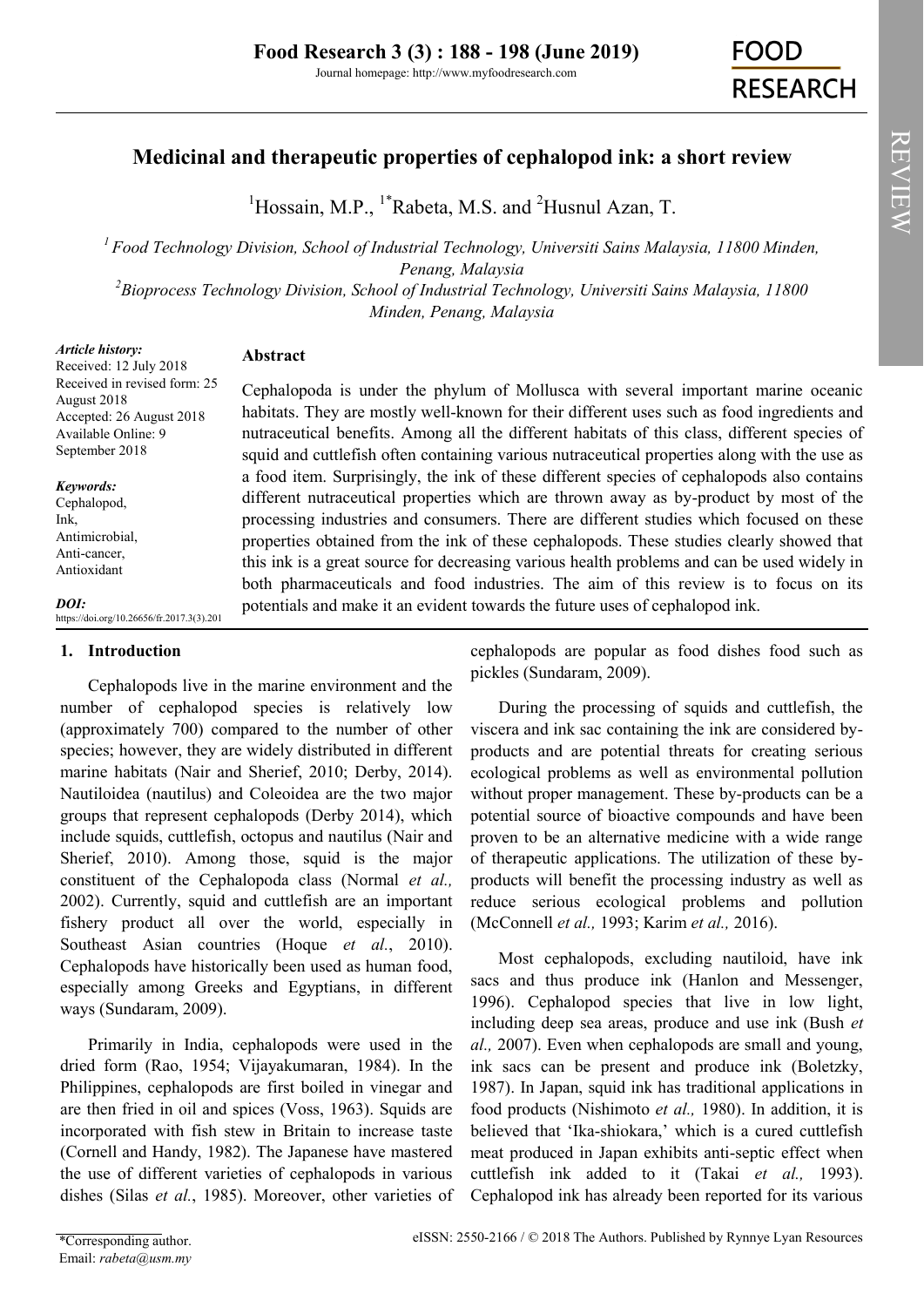REVIEW**AEVIEW**  therapeutic values (Takai *et al.,* 1992). The crude ink extracts from various species of cephalopods have been studied for their antimicrobial, preservative, antioxidant, anti-cancer, antiretroviral and many other properties (Mochizuki, 1979; Takai *et al.*, 1992; Takaya *et al.*, 1994; Sasaki *et al.,* 1997; Rajaganapathi *et al.*, 2000; Russo *et al.,* 2003; Sadok *et al.*, 2004; Yang *et al.*, 2005; Lei *et al.,* 2007; Girija *et al.,* 2008). These properties make cephalopod ink attractive. In this review, we attempt to combine all these properties to determine the potential prospects of using cephalopod ink in different ways.

#### **2. Cephalopods ink and its components**

Cephalopod ink is a natural substance discharged by cephalopods from their ink sac when they confront enemies and try to escape from predators (Ortonne *et al.,* 1981; Lei *et al.,* 2007). The release of dark ink is used as a defensive means to avoid enemies and risks (Liu *et al.,* 2011; Nicomrat and Tharajak, 2015). The ejected ink helps cephalopods to confuse predators and sends a signal to other cephalopods about the danger (Lucero *et al.,*1994).

Cephalopod ink consists of a suspension of melanin granules in a viscous colourless medium. In the mantle cavity, the ink gland cells of the digestive tract degenerate and shed their content into the ink sac, which is used as a reservoir for the ink. The production and ejection of the ink seem to be regulated by the glutamate/ nitric oxide/cGMP signaling pathway located in the ink gland (Palumbo *et al.,* 1997; Palumbo *et al.,* 2000; Liu *et al.,* 2011). In addition to a large amount of melanin, the ink also contains proteins, lipids, glycosaminoglycans and various metals (Copper, Cadmium). (Lei *et al.,* 2007; Liu *et al.,* 2011; Zhong *et al.,* 2009). It also contains a variety of melanogenic enzymes, including tyrosine, which is a dopachrome-rearranging enzyme (Palumbo *et al.,* 1998).

### **3. Different medicinal and therapeutic properties of cephalopod ink**

#### *3.1 Antimicrobial activity*

Different studies have been conducted to determine the antimicrobial activities of different squid inks. Nirmale *et al.* (2002), suggested that the freeze-dried and precipitated ink of the Indian squid *Loligo duvauceli* has good antibacterial effects. It mostly showed strong antibacterial effects against gram-negative bacteria, *Salmonella* spp. *Escherichia coli*, *Vibrio cholerae, V. parahaemolyticus* and *Pseudomonas* spp. However, the effects of the gram-positive bacteria *Staphylococcus* spp. and *Micrococcus* spp. are weaker than the effects against

gram-negative bacteria. Giriji *et al.* (2011), reported on a novel antimicrobial protein, Lolduvin-s, which was isolated from the ink of Indian squid (*Loligo duvauceli)*  and showed promising antibacterial and antifungal activities against different pathogens. Girija *et al.* (2014), revealed that squid (*L. duvauceli*) ink extract has antibacterial potential against dental caries pathogens. It has also been reported that squid ink has good antibacterial properties against extended spectrum betalactamase (ESBL)-producing strains of *E. coli* and *Klebsiella pneumonia* (Girija *et al.,* 2012). Karim *et al.* (2016) suggested that squids treated with 0.25% squid ink showed very low growth of bacteria during storage at 4°C. Nicomrat and Tharajak (2015) found that squid (*L. duvauceli)* and soft cuttlefish (*Sepioteuthis lessoniana*) ink have strong antimicrobial activity against biofilms causing microorganisms.

Mochizouki (1979), reported that cuttlefish ink has an inhibitory effect on *Staphylococcus aureus* and has antiseptic properties. The ink of pharaoh cuttlefish, *Sepia pharaonic*, has antibacterial effects against human pathogens such as *Pseudomonas aeruginosa, Staphylococcus epidermidis, K. pneumonia* and *E. coli*. In these cases, researchers have found that crude ink extracted in hexane and column-purified ink extracted in diethyl ether show maximum inhibitory effects against these pathogens (Nithya *et al.,* 2011). Vennila *et al.* (2010), reported that cuttlefish (*Sepia aculeate*) ink and squid (*L. duvauceli*) ink have antifungal effects against *Fusarium* spp. and *Aspergillus fumigates*. Diaz and Thilaga (2016), revealed that crude and partially purified ink extracts of squid (*L. duvauceli*) and cuttlefish (*Sepia pharaonis*) have antibacterial effects against eight different bacterial strains. Table 1 represents a brief information about different in research on antimicrobial properties of cephalopod ink. Ink from different species of cephalopods had been used for studying antimicrobial properties of the ink. Various pathogenic bacteria and microorganisms are used in these studies, a list of that microorganisms also included in Table 1. In most of the studies, different kinds of ink samples showed prominent antimicrobial activities against most of the pathogenic bacteria which made cephalopod ink a very good antimicrobial agent and thus it became an object of attraction among researchers.

#### *3.2 Anti-cancer activity*

Squid and cuttlefish ink has the potential to act as anticancer agents, and this is based on *in vitro* studies of cancer cell line. The anti-cancer effects of squid and cuttlefish ink occur through the initiation of apoptosis and are affiliated with different chemicals of ink (Derby, 2014).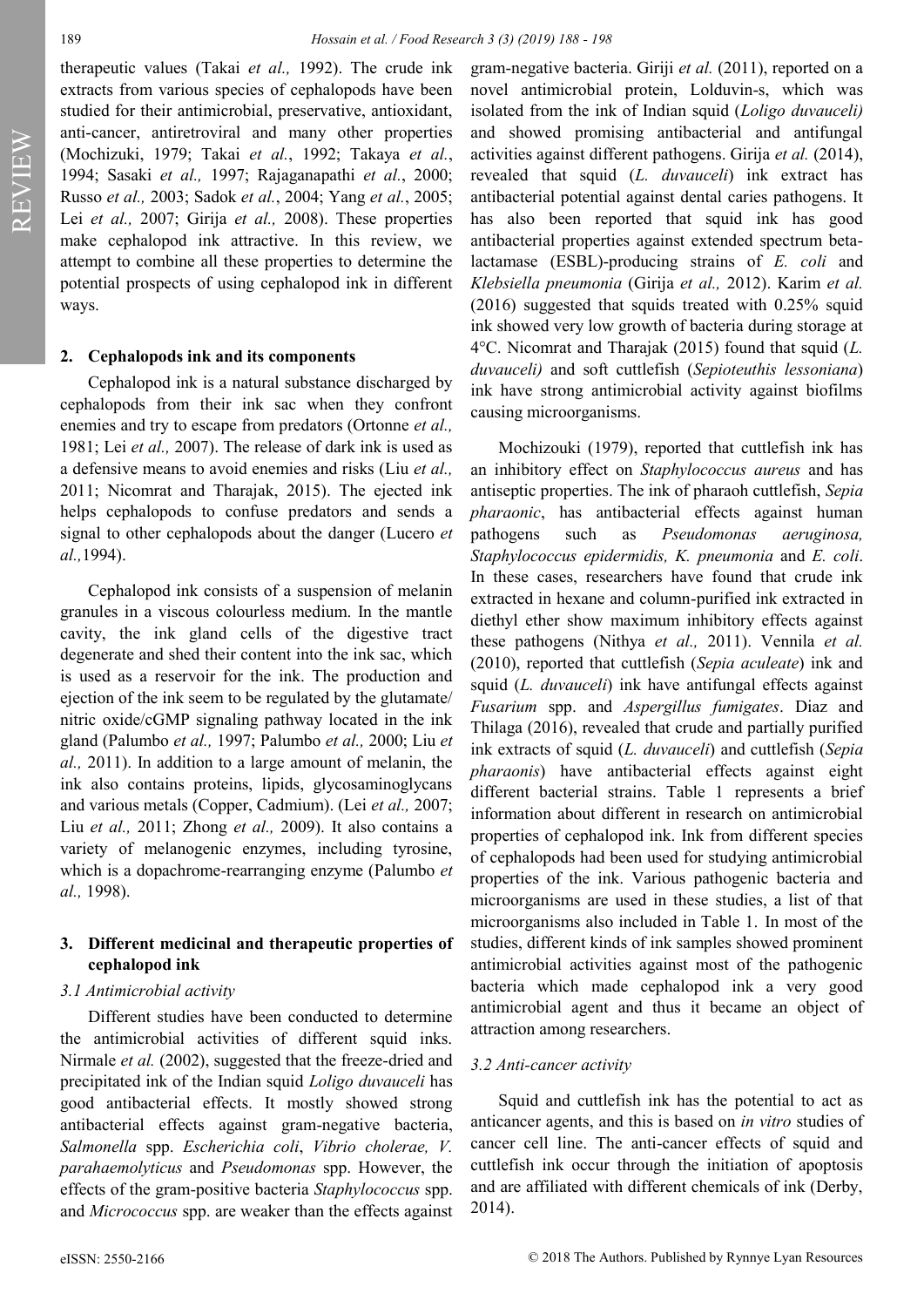Table 1. Antimicrobial properties of cephalopods ink

| Name of<br>cephalopods                                                          | Mode of ink preparation                                                                                                                         | Microorganism                                                                                                                                                                                                                                                                           | Results                                                                                                                                                                                                                                                                                                                                                                                                                                                 | References                    |
|---------------------------------------------------------------------------------|-------------------------------------------------------------------------------------------------------------------------------------------------|-----------------------------------------------------------------------------------------------------------------------------------------------------------------------------------------------------------------------------------------------------------------------------------------|---------------------------------------------------------------------------------------------------------------------------------------------------------------------------------------------------------------------------------------------------------------------------------------------------------------------------------------------------------------------------------------------------------------------------------------------------------|-------------------------------|
| Squid $(L$ .<br>duvauceli)<br>Cuttlefish $(S.$<br>pharaonis)                    | • Fridge dried crude ink<br>• Partially purified ink<br>by ammonium<br>sulphate                                                                 | • S. aureus (ATCC 25923)<br>$\bullet$ B. subtilis (MTCC 441)<br>• P. aeruginosa (ATCC<br>27853)<br>$\bullet$ A. hydrophila,<br>$\bullet$ S. pyogenes,<br>V. fischeri<br>$\bullet$ K. pneumonia (ATCC<br>15380)<br>• E. coli (ATCC 25922)<br>• C. albicans (MTCC 227)<br>(Fungal strain) | $\bullet$ 100 µL crude ink concentration<br>of both squid and cuttlefish had<br>good activity against all sample<br>microorganism.<br>20 µL concentration had good<br>$\bullet$<br>activity only against V. fischeri<br>(squid ink) and K. pneumonia,<br>A. hydrophila (cuttlefish ink).<br>· Only two fractions (30% and<br>40%) of partially purified squid<br>ink and one fraction (80%)<br>partially purified cuttlefish ink<br>exhibited activity. | Diaz and<br>Thilaga<br>(2016) |
| Squid $(L.$<br>duvauceli)<br>Soft<br>cuttlefish<br>(Sepioteuthis<br>lessoniana) | • Crude ink pretreated<br>with different<br>temperature (Room<br>temp, 40, 60, 80, 100<br>°C) for 15 minutes                                    | • E. coli (ATCC 338849)<br>• S. aureus (ATCC 12600)<br>B. subtilis (D83357)<br>$\bullet$<br>$\bullet$ P. aeruginosa (ATCC<br>14886)<br>• $A.$ fumigatus (Af293)<br>(Fungus)<br>• S. cerevisiae (ATCC<br>204508) (Yeast)                                                                 | · Both squid and cuttlefish ink<br>had good activity, but squid ink<br>had more than the cuttlefish<br>ink.<br>• Ink pretreatment from Room<br>temperature to 60 $\degree$ C had more<br>antimicrobial activity than high<br>temperature treated ink.                                                                                                                                                                                                   | Nicomrat et<br>al. (2015)     |
| Squid                                                                           | • Crude ink extracted<br>with different solvents<br>(Acetone, Ether,<br>Butanol, Hexane,<br>Ethanol, Methanol,<br>Chloroform, Ethyl<br>acetate) | $\bullet$ <i>E. coli</i> (ESBL strain)<br>• K. pneumonia (ESBL<br>strain)                                                                                                                                                                                                               | · Hexane extract of squid ink<br>good<br>antibacterial<br>showed<br>activity against both organisms.                                                                                                                                                                                                                                                                                                                                                    | Giriji et al.<br>(2011)       |
| Indian squid<br>(L.<br>duvauceli)                                               | • Crude ink extracted<br>with different solvents<br>(hexane, ethyl acetate,<br>acetone, diethyl ether<br>and chloroform)                        | $\bullet$ <i>L. acidophilus</i><br>$\bullet$ S. mutans<br>A. viscosus<br>$\bullet$ C. albicans<br>• (All bacterial pathogens<br>are isolated from carious<br>dentine)                                                                                                                   | • Only hexane extract of crude<br>showed<br>squid<br>ink<br>good<br>antibacterial properties against<br>all these dentine pathogens.                                                                                                                                                                                                                                                                                                                    | Girija et al.,<br>(2014)      |
| Indian squid<br>(L.<br>duvauceli)                                               | • Antimicrobial protein<br>named Lolduvin-S<br>isolated from squid<br>ink and subjected for<br>antimicrobial test.                              | $\bullet$ <i>E. coli</i> (ESBL strain)<br>• K. pneumonia (ESBL<br>strain)<br>• S. aureus (methicillin-<br>resistant)<br>• C. albicans (Amphotericin<br>B resistant)                                                                                                                     | • Isolated protein from squid ink<br>significant<br>showed<br>activity<br>against all the organisms.                                                                                                                                                                                                                                                                                                                                                    | Girija et al.,<br>(2011)      |
| Indian squid<br>(L.<br>duvauceli)                                               | • Squid ink sample was<br>produced by different<br>method like fridge<br>drying, vacuum<br>drying and<br>precipitation at<br>different pH       | • Salmonella spp.<br>• Pseudomonas spp.<br>$\bullet$ <i>V. cholerae</i><br>$\bullet$ E. coli<br>$\bullet$ <i>V. parahaemolyticus</i><br>• Staphylococcus spp.<br>• Micrococcus spp.<br>$\bullet$ P. leiognathi                                                                          | · Fridge dried and precipitated<br>ink show good activity against<br>gram-positive bacteria.<br>· No activity against<br>gram-<br>negative bacteria.                                                                                                                                                                                                                                                                                                    | Nirmale et<br>al. (2002)      |

**REVIEW** REVIEW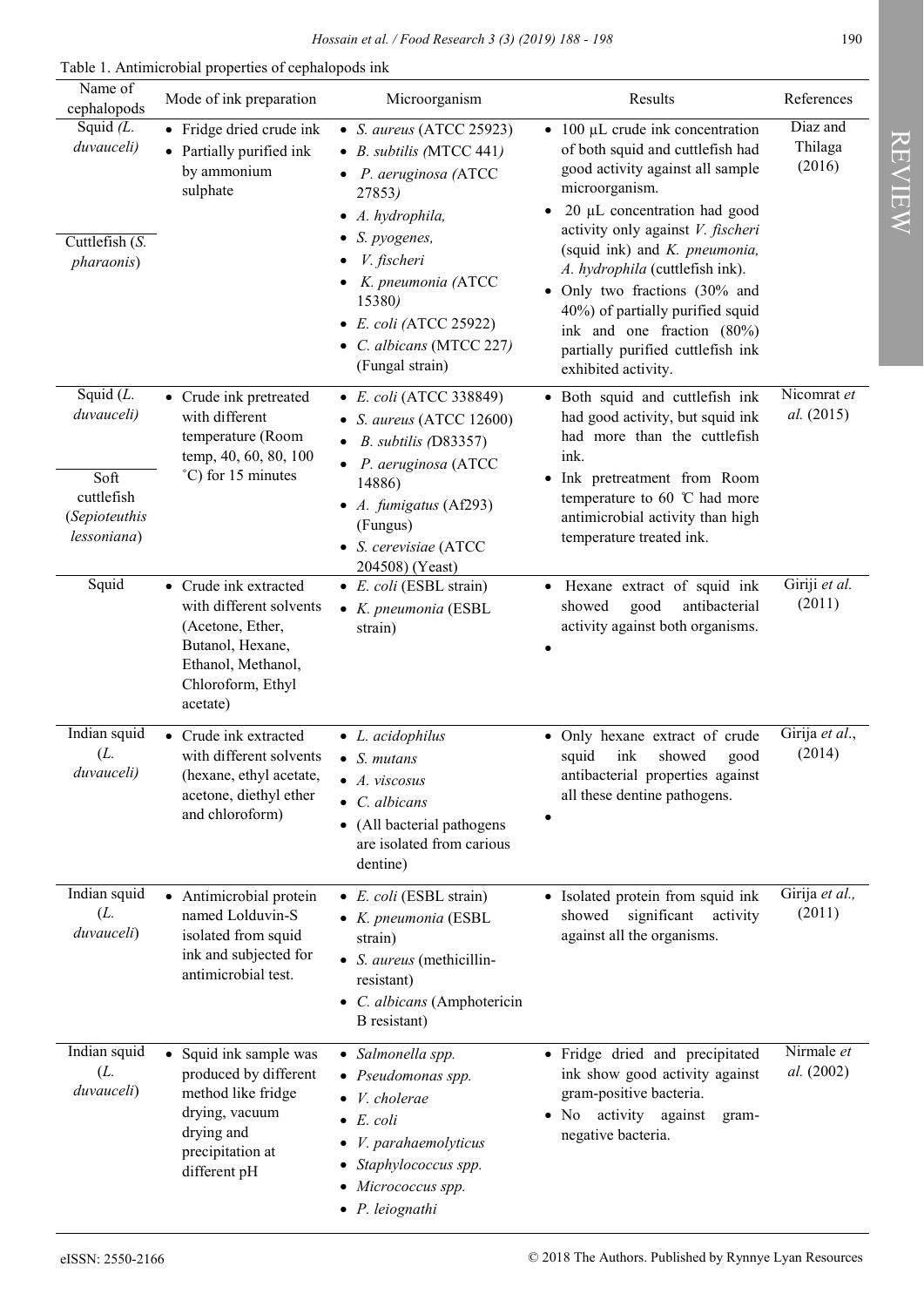REVIEW

Table 1 (Continued). Antimicrobial properties of cephalopods ink

| Name of<br>cephalopods                    | Mode of ink preparation                                                                                                                                                             | Microorganism                                                                                                                                   | Results                                                                                                                                                                                                       | References               |
|-------------------------------------------|-------------------------------------------------------------------------------------------------------------------------------------------------------------------------------------|-------------------------------------------------------------------------------------------------------------------------------------------------|---------------------------------------------------------------------------------------------------------------------------------------------------------------------------------------------------------------|--------------------------|
| Squid $(L.$<br>duvauceli)                 | • Aqueous extract of<br>crude ink of squid,<br>cuttlefish, and octopus<br>were used.                                                                                                | • <i>Fusarium</i> spp. (mold)<br>• Aspergillus fumigates<br>(mold)<br>• Pseudomonas aeruginosa<br>$(G+)$<br>Staphylococcus aureus (G<br>$^{+)}$ | • Squid, cuttlefish and octopus<br>ink showed good antifungal<br>activity.<br>But these ink samples did not<br>$\bullet$<br>antibacterial<br>good<br>show<br>activity<br>the<br>against<br>test<br>pathogens. | Vennila et al.<br>(2010) |
| Cuttlefish<br>(Sepia<br><i>aculeate</i> ) |                                                                                                                                                                                     | <i>V.</i> cholerae $(G-)$<br>Salmonella enterica<br>serovar Paratyphi (G -)                                                                     |                                                                                                                                                                                                               |                          |
| Octopus<br>(Octopus<br><i>vulgaris</i> )  |                                                                                                                                                                                     | • Shigella boydii (G -)<br>• Shigella dysenteriae $(G -)$<br>• K. pneumonia $(G -)$                                                             |                                                                                                                                                                                                               |                          |
| Cuttlefish<br>(S.<br><i>pharaonis</i> )   | • Crude ink extracted<br>by acetone,<br>chloroform, butanol,<br>hexane<br>• Partial purification of<br>ink was also done by<br>normal phase silica<br>gel column<br>chromatography. | • Escherichia coli<br>• Citrobacter spp.<br>$\bullet$ K. pneumonia<br>$\bullet$ S. epidermidis<br>$\bullet$ P. aeruginosa                       | • Crude ink extract in hexane and<br>column purified ink extract in<br>diethyl<br>ether<br>showed<br>the<br>highest activity against all test<br>microorganisms.                                              | Nithya et al.<br>(2011)  |

Diaz *et al.* (2014), evaluated the anti-cancer activity of squid (*L. duvauceli*) ink. Crude and partially purified squid ink was used on the Hep G2 cell line, and cell viability and cell proliferation assays were performed. They revealed having good anti-carcinogenic activity of partially purified *L. duvauceli* ink on the HepG2 cell line.

Takaya *et al.* (1994), reported on the antitumour peptidoglycan fraction of squid ink obtained from *Illex argentinus.* Tris-HCl buffer (pH 6.8) was used for the extraction and the fractionation of the ink to obtain the peptidoglycan fraction. Strong antitumour activity was found by applying it against Meth-A fibrosarcoma in BALB/c mice. As the fraction of squid ink has no direct cytotoxic effect against Meth-A cells, the stimulation of host-mediated responses may be the reason for the suppression of tumour growth. Sasaki *et al.* (1997), also studied the antitumour activity of the peptidoglycan fraction of squid (*I. argentinus*) ink, which was delipidated in acetone and used against Meth-A tumours from BALB/c mice, and they found 64% cure rate against Meth-A tumours. Later, Naraoka *et al.* (2000) showed that there are two different components that are responsible for the anti-tumour activity of squid ink. They suggested that illexin-peptidoglycan, tyrosinase and the complex of these two are responsible for the antitumour activity of squid ink, and the complexity of the two components showed the highest antitumour activity against Meth-A tumour cells of BALB/c mice.

Zhong *et al.* (2009) worked on the protective effects of squid ink in chemotherapy. In the study, BALB/c mice were used as animal models, and injuries were induced by cyclophosphamide. This study showed positive results for the protection of the haemopoietic system from chemotherapeutic injury and suggested that it could be employed to develop cell protective drugs for use in clinical treatment of tumours.

Chen *et al.* (2010) reported that chemically sulphated polysaccharides (SIPs) isolated from squid (*Ommastrephes bartrami)* ink have good antitumour activity against HepG2 tumour cells. Both *in vitro* and *in vivo* studies provide substantial proof that SIPs have potential compounds for the prevention of tumour metastasis.

Senan *et al.* (2013a) suggested that ink extracts of different cuttlefish species, such as *Sepia pharaonis, Sepia aculeate, Sepiella inermis* and squid (*L. duvauceli*), that were delipidated in acetone and extracted by Tris-HCl buffer have potential antiproliferative effects against chick embryo fibroblast cells, which provides proof of the potential use of the ink extracts as an anticancer agent. Another study by Senan *et al.* (2013b) provided information about the anticancer activity of the purified C2 fraction of *S. pharaonis* ink against cervical cancer cell lines-HeLa and Caski. Fahmy and Soliman (2013) reported that cuttlefish (*Sepia officinalis*) ink extract has cytotoxic activity and can be used as promising anticancer drugs, which was

eISSN: 2550-2166 © 2018 The Authors. Published by Rynnye Lyan Resources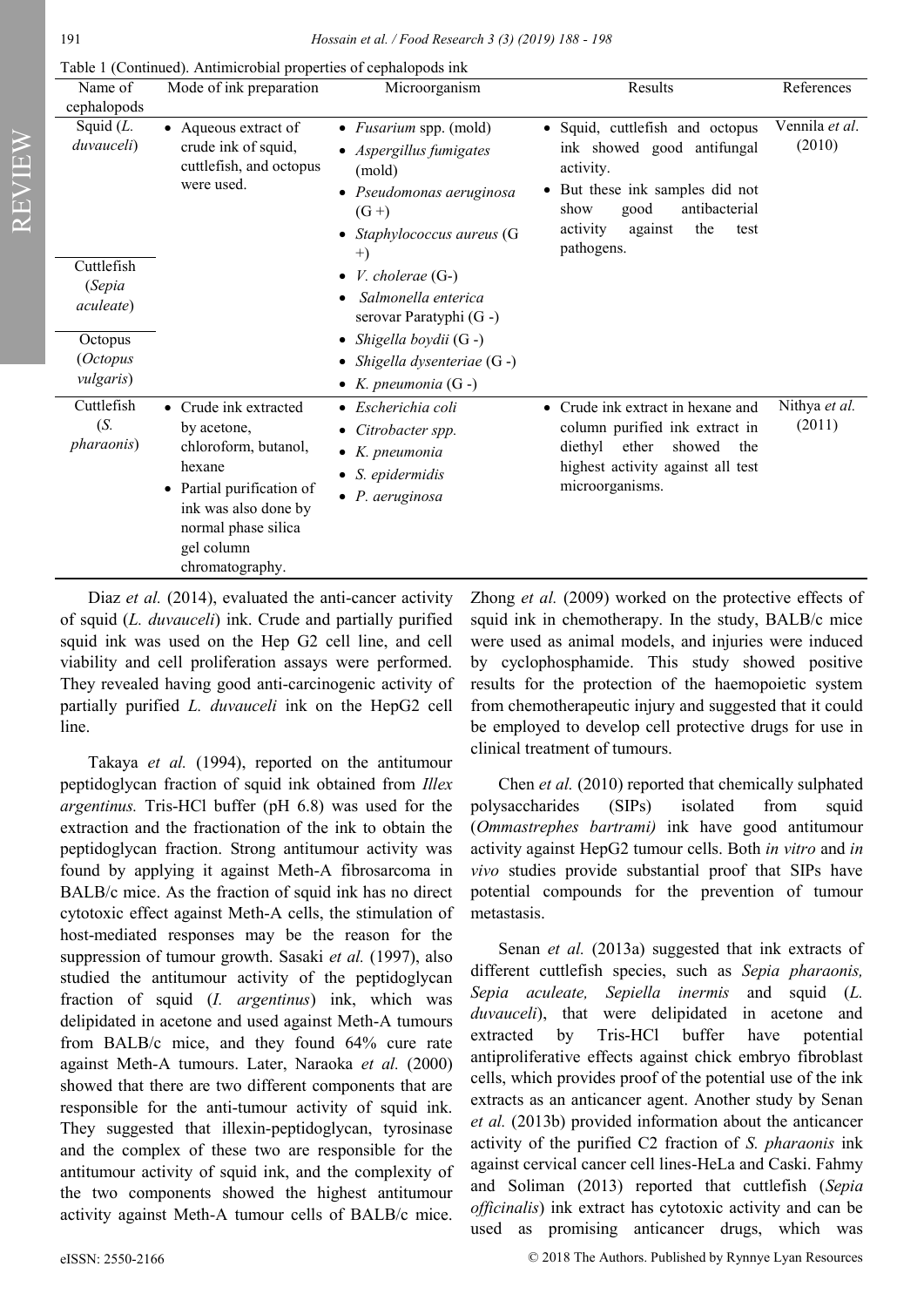determined using the sulphorhodamine B (SRB) method against hepatocellular carcinoma (HepG2) cell line. Soliman *et al.* (2015) found that *S. officinalis* ink extract had anticancer effects against Ehrlich ascites carcinoma (EAC) in Swiss albino mice. He added that *Sepia* ink extract inhibits tumour growth in the ascites tumour model. Russo *et al.* (2003) applied melanin-free *S. officinalis* ink on various cell lines, including PC12 cells, and found that it was cytotoxic to the PC12 cell lines and could be used in future carcinogenic drugs.

Guo-Fang *et al.* (2011) performed enzymatic hydrolysis of *S. officinalis* ink using trypsin enzyme and isolated an oligopeptide from hydrolysates, which have anticancer activities. These potential anticancer properties were proved when the isolated oligopeptide from *Sepia* ink hydrolysates were used against human prostate carcinoma cells (DU-145). Huang *et al.* (2012) reported that Sepia ink oligopeptide (SIO), which is a tripeptide extracted from *Sepia esculenta* ink, inhibits prostate cancer by inducing apoptosis. SIO was applied against three human prostate cell lines DU-145, PC-3 and LNCaP to prove the potency of SIO as an anticarcinogenic agent.

Wang *et al.* (2008) applied sulphated *Sepiella maindroni* ink polysaccharide (SIP-SII) to human ovarian carcinoma cells SKOV3 and human umbilical vein vascular endothelial cells ECV304, and their results suggested that SIP-SII might oppress the migration and invasion of carcinoma cells via inhibition of matrix metalloproteinases-2 (MMP-2) proteolytic activity. Zong *et al.* (2013) found that SIP-SII has anti-metastatic and anti-angiogenic properties, which also result in the depression of the invasion and migration of carcinoma cells. Changlong *et al.* (1999) revealed that squid ink and its extracts might activate immunity of cells by stimulating natural killer cells and macrophages to kill tumour cells indirectly. Table 2 represents the different studies on anticancer properties of cephalopods ink. Most of the anticancer studies of cephalopods ink were done against different cell lines to measure the anticancer properties. The ink had been used in a different mode and good anticarcinogenic effect was found in almost all cases shown in Table 2.

### *3.3 Antioxidant activity*

Squid and cuttlefish ink have antioxidant properties that reside in both the melanin and melanin-free fractions of the ink (Derby, 2014). Liu *et al.* (2011) studied the antioxidant activity of squid ink on growing broiler chickens by mixing ink in their diet. Total SOD (Superoxide dismutase) activity and MDA (malondialdehyde) content determination results showed strong antioxidant abilities of squid ink. Vate and

Benjakul (2013) studied the melanin-free ink from the splendid squid *Loligo formosana.* They performed differently *in vitro* antioxidant tests, including DPPH radical scavenging activity, ABTS radical scavenging activity, ferric reducing antioxidant power (FRAP) and chelating activity towards  $Fe^{2+}$ , and found good antioxidant value in the melanin-free squid ink.

Sun *et al.* (2011) studied the polysaccharides extracted from squid ink by alkaline protease and tested for the antioxidant activities using DPPH, radical scavenging and a FRAP assay and found a high amount of antioxidant value from the extracted polysaccharides. Chen *et al.* (2007) removed the melanin from squid ink, and a free radical scavenging activity test was conducted on the removed melanin. They showed that squid melanin scavenge hydroxyl free radical remarkably which are indicators of the antioxidant properties of squid melanin. Lin and Chen (2005) also isolated melanin from cuttlefish (*Sepia*) ink and investigated the antioxidant properties, and they found high antioxidant value. Lei *et al.* (2008) also found antioxidant effects of melanin-Fe squid ink when they were using it as a treatment for iron deficiency anaemia (IDA) in rats.

Fahmy and Soliman (2013) investigated the antioxidant activity of cuttlefish (*S. officinalis*) ink extract using 1,1-diphenyl-2-picrylhydrazyl (DPPH) scavenging and lipid peroxidation assays and measured promising antioxidant properties from the *Sepia* ink extract. Another study by Soliman et al. (2015) was conducted to compare the antioxidant and anti-cancer activities to 5-fluorouracil (5-Fu) *in vivo*, where Swiss albino mice were used as experimental animals, and they found good antioxidant properties.

An *in vivo* study was conducted by Saleh *et al.* (2015) and provided information on the complications of hepatic fibrosis associated with bile duct ligation (BDL) and the potential curative role of *S. officinalis* ink extract in hepatic damage induced by BDL. The result showed a significant reduction in oxidative stress, which proves the antioxidant activity of the ink extracts. Another *in vivo* study provided information that cuttlefish ink increases the antioxidant level in mice (Lei *et al.,* 2007). Studies on antioxidant properties of cephalopod inks are listed in Table 3. Both *in vitro* and *in vivo* studies had been done to determine the antioxidant properties of cephalopod ink. The mode of antioxidant studies is given in Table 3.

#### **4. Other properties of cephalopod ink**

Squid (*L. duvauceli*) and cuttlefish (*Sepiella inermis*) ink have antiretroviral activities, which were reported by Rajaganpathi *et al.* (2000). Squid ink has anti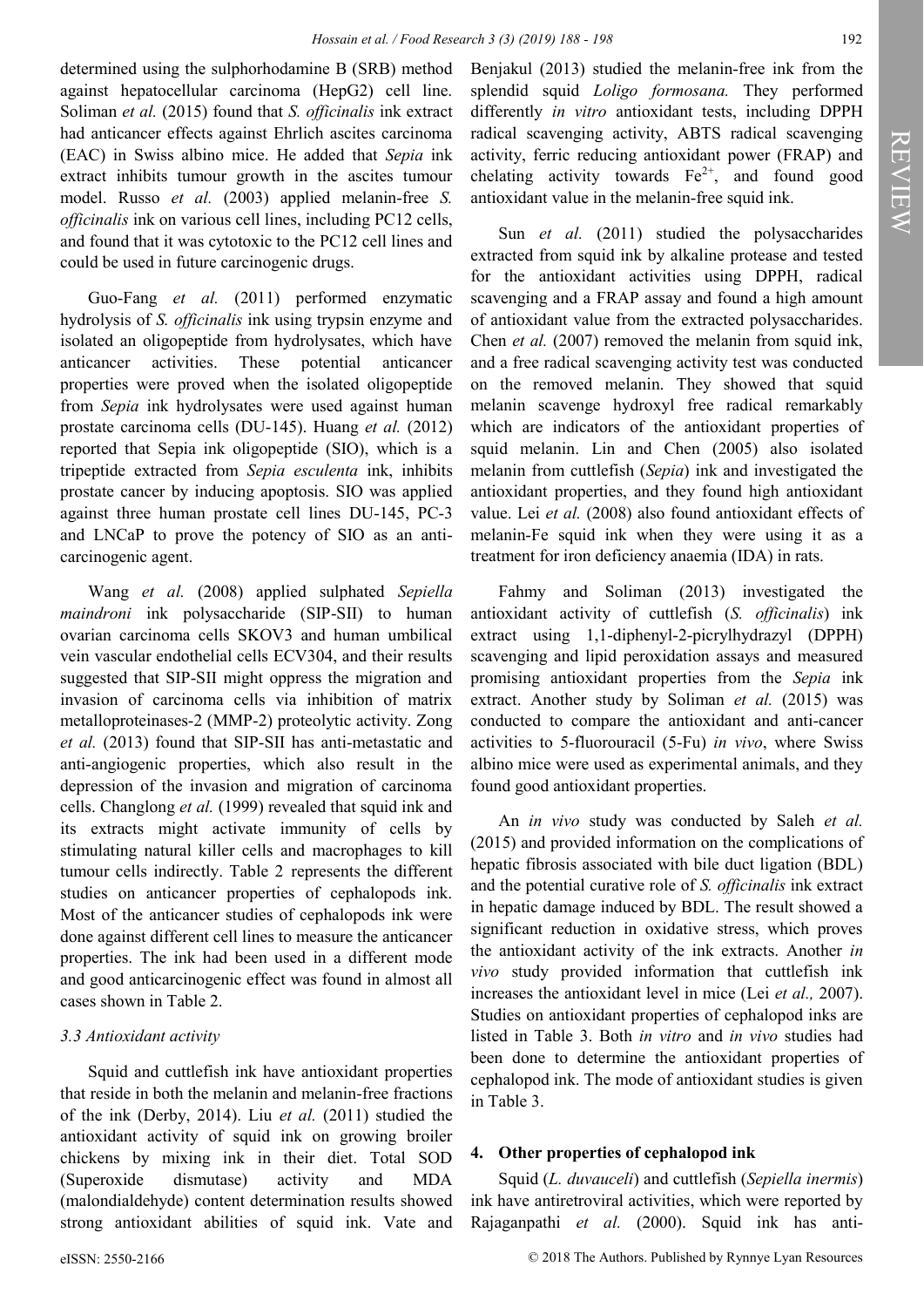Table 2. Anti-cancer properties of cephalopod ink

| Name of<br>Cephalopods                                                                                           | Mode of Ink used                                                                                                                    | Name of assay and cell line<br>used for study                                                                                                                                                        | Findings and Future concerns                                                                                                                                             | References                |
|------------------------------------------------------------------------------------------------------------------|-------------------------------------------------------------------------------------------------------------------------------------|------------------------------------------------------------------------------------------------------------------------------------------------------------------------------------------------------|--------------------------------------------------------------------------------------------------------------------------------------------------------------------------|---------------------------|
| Squid $(L.$<br>duvauceli)                                                                                        | • Fridge dried crude ink<br>• Partially purified ink by<br>ammonium sulphate                                                        | • MTT assay (Cell viability<br>and cell proliferation<br>assay)<br>• HepG2 cell line                                                                                                                 | • Partially purified ink<br>showed good<br>anticarcinogenic activity<br>against HepG2 cell line.<br>• Can be used treating<br>Hepatic cancer                             | Diaz et al.<br>(2014)     |
| Squid $(O.$<br>bartrami)                                                                                         | • Gel filtrated melanin free<br>ink sulfated by PySO <sub>3</sub>                                                                   | • MTT assay<br>• The human hepatocellular<br>liver carcinoma cell line<br>(HepG2)                                                                                                                    | • Showed dose-dependent<br>suppression of cell<br>invasion and migration in<br>HepG2.<br>• Can be a potential<br>candidate for the<br>prevention of tumor<br>metastasis. | Chen et al.<br>(2010)     |
| Cuttlefish $(S.$<br>pharaonis)                                                                                   | • Crude ink delipidated with<br>acetone then gel filtrated to<br>get purified peptidoglycan<br>fraction                             | • MTT assay<br>• Comet assay<br>• Cervical cancer cell lines<br>(HeLa and Caski)                                                                                                                     | • Showed significant<br>anticancer activity<br>• Can be a potential drug for<br>treating cervical cancer                                                                 | Senan et al.<br>(2013a)   |
| Cuttlefish (S.<br><i>officinalis</i> )                                                                           | • Crude ink aqueous extract<br>was lyophilized                                                                                      | • Sulphorhodamine B (SRB)<br>method<br>• HepG2 cell line                                                                                                                                             | • Results showed good<br>cytotoxicity against the cell<br>line which may lead it as a<br>potential anticancer drug.                                                      | Fahmy et<br>al. (2013)    |
| Cuttlefish $(S.$<br><i>officinalis</i> )                                                                         | • Crude ink                                                                                                                         | • MTT assay<br>• Human glioblastoma cells<br>U87                                                                                                                                                     | • Showed cytotoxicity<br>against the cell line<br>$\bullet$                                                                                                              | Ellouze et<br>al. (2015)  |
| Cuttlefish $(S.$<br><i>pharaonis</i> )<br>Cuttlefish $(S.$<br><i>inermis</i> )<br>Cuttlefish $(S$ .<br>aculeata) | • Crude ink delipidated with<br>acetone and extracted with<br>Tris-HCl followed by<br>lyophilization                                | · Cell viability assay using<br>Trypan Blue<br>• Ethidium bromide /acridine<br>orange staining<br>· Chick embryo fibroblasts<br>cells                                                                | • Ink of Sepia pharaonis<br>showed highest<br>antiproliferative activity<br>• Found therapeutic potential<br>of the ink as an anticancer<br>agent.                       | Senan et al.<br>(2013b)   |
| Squid $(L.$<br>duvauceli)<br>Cuttlefish $(S$ .<br><i>officinalis</i> )                                           | • Melanin free cuttlefish ink                                                                                                       | • Cell viability<br>• PC12 cell line and Caco2                                                                                                                                                       | • Showed good result against<br>the cell lines.                                                                                                                          | Russo et al.<br>(2003)    |
| Cuttlefish<br>(Sepia<br>esculenta)                                                                               | • Oligopeptide isolated from<br>hydrolysates of Sepia ink                                                                           | cell line<br>• Cell viability using CCK-8<br>assay<br>· Human prostate carcinoma<br>cell, DU-145                                                                                                     | • Gln-Pro-Lys peptide<br>showed significant effect<br>against DU-145 cell line.<br>• Potential antitumor agent                                                           | Guo-Fang<br>et al. (2011) |
| Cuttlefish<br>(Sepia<br>mendroni)                                                                                | • Ink polysaccharide (SIP)<br>isolated from the ink by<br>enzymolysis, anion-<br>exchange and gel-<br>permeation<br>chromatography. | • MTT assay<br>• Cell viability analysis by<br>trypan blue exclusion<br>· Human ovarian carcinoma<br>cell line SKOV3 and<br>human umbilical vein<br>vascular endothelial cell<br>line (HUVEC) ECV304 | • Findings from this study<br>suggested good anticancer<br>activity against human<br>carcinoma cells.                                                                    | Wang et al.<br>(2008)     |
| Cuttlefish $(S.$<br>mendroni)                                                                                    | • Oligopeptide isolated from<br>hydrolysates of Sepia ink                                                                           | • Cell viability using CCK-8<br>assay<br>· Human prostate carcinoma<br>cell, DU-145, PC-3 and<br>LNCaP cells                                                                                         | • Good anticarcinogenic<br>properties found in the ink<br>sample.                                                                                                        | Huang et al.<br>(2012)    |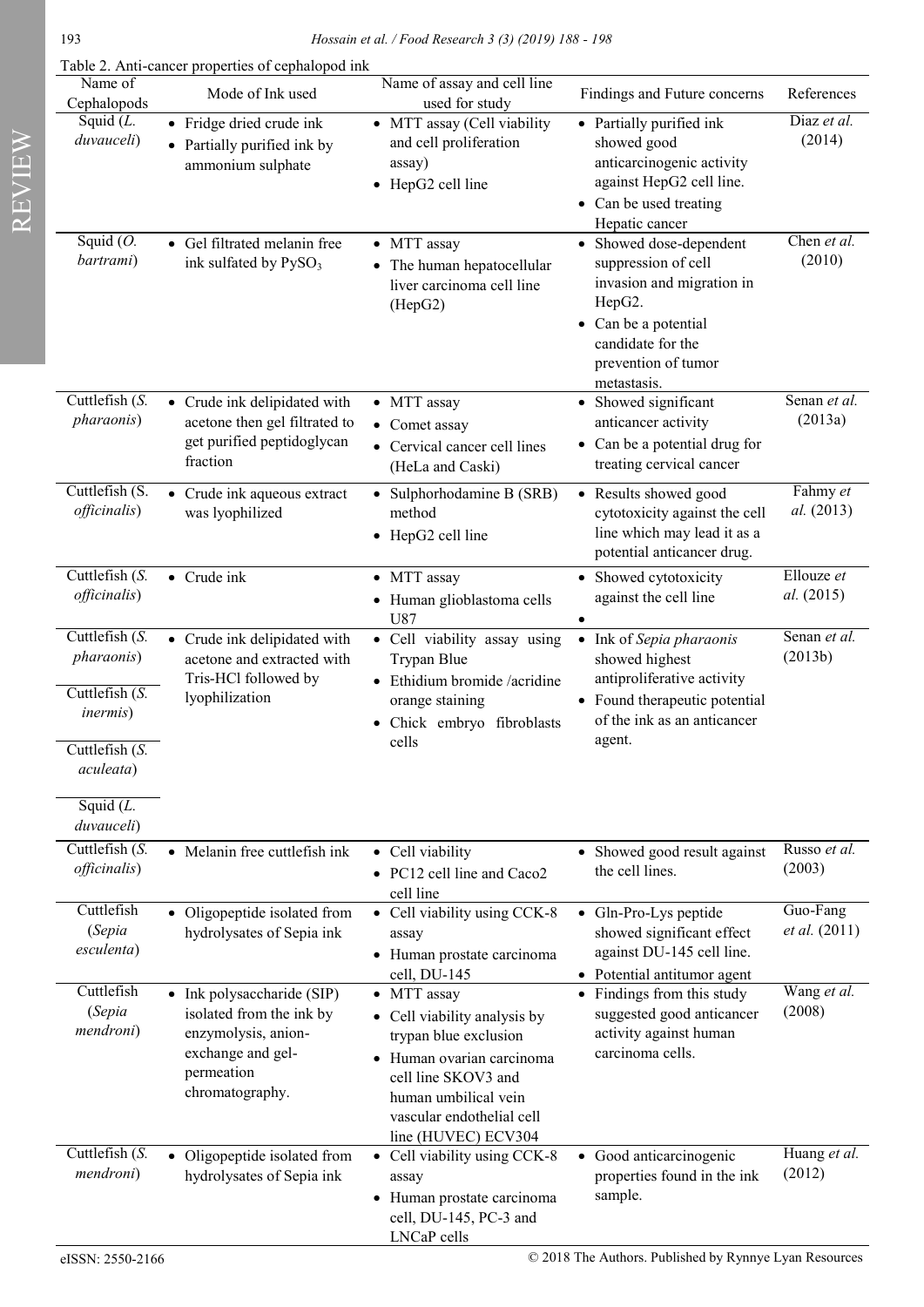| Name of the<br>cephalopods             | Mode of ink                                                                                      | Types of<br>experimental models<br>for determining<br>antioxidant activity                              | Methods of determining<br>Antioxidant activity                                                                                                                                        | Results                                                                                                                                                                                                                             | References                     |
|----------------------------------------|--------------------------------------------------------------------------------------------------|---------------------------------------------------------------------------------------------------------|---------------------------------------------------------------------------------------------------------------------------------------------------------------------------------------|-------------------------------------------------------------------------------------------------------------------------------------------------------------------------------------------------------------------------------------|--------------------------------|
| Cuttlefish                             | $\bullet$ Crude ink<br>diluted and<br>mixed with<br>boiler diet in<br>different<br>concentration | $\bullet$ In vivo<br>• Arbor Acres<br>broiler chicken<br>was used                                       | • Total SOD<br>(Superoxide<br>dismutase) activity<br>determination<br>$\bullet$ MDA<br>(malondialdehyde)<br>content<br>determination                                                  | • High dose of ink<br>showed good SOD<br>activity on broiler<br>chicken serum<br>• Also reduced MDA<br>level significantly.                                                                                                         | Liu et al.<br>(2011)           |
| Spendid Squid<br>(Loligo<br>formosana) | • Melanin free<br>ink was used<br>for different<br>antioxidant<br>test                           | $\bullet$ <i>In vitro</i> assays                                                                        | • DPPH radical<br>scavenging activity<br>• ABTS radical<br>scavenging activity<br>• Ferric reducing<br>antioxidant power<br>Chelating activity<br>toward $Fe^{2+}$                    | • Good antioxidant<br>properties were<br>found in vitro<br>assays.<br>• High concentration<br>of melanin free ink<br>shows good<br>antioxidant activity<br>on different model<br>systems for<br>determining<br>antioxidant activity | Vate and<br>Benjakul<br>(2013) |
|                                        |                                                                                                  | • Different Model<br>systems                                                                            | $\bullet$ β-Carotene-linoleate<br>model system<br>• Lecithin liposome<br>system<br>• Fish mince model<br>system                                                                       |                                                                                                                                                                                                                                     |                                |
| Squid<br>(Ommastrephes<br>bartrami)    | · Squid ink<br>melanin-Fe<br>mixed with<br>diet                                                  | $\bullet$ In vivo<br>• Early weaned<br>male Wistar rats<br>(4 weeks old)<br>were used                   | • Total SOD<br>(Superoxide<br>dismutase) activity<br>determination<br>$\bullet$ GSH-Px<br>(Glutathione<br>peroxidase) activity<br>determination<br>$\bullet$ MDA<br>(malondialdehyde) | • SOD and GSH-Px<br>activity increased<br>while MDA content<br>decreases in the<br>serum of the rats.                                                                                                                               | Lei et al.<br>(2008)           |
| Cuttlefish (S.<br><i>officinalis</i> ) | $\bullet$ Crude ink<br>aqueous<br>extract was<br>lyophilized                                     | $\bullet$ In vitro<br>$\bullet$ In vivo (Male<br>albino rats)<br>• Divided into two<br>groups the Sham- | content<br>determination<br>• DPPH radical<br>scavenging activity<br>• Lipid peroxide level<br>determination<br>$\bullet$ GSH-Px<br>(Glutathione                                      | • Significant reduction<br>of oxidative stress<br>was found on BDL<br>group after<br>treatment with sepia<br>ink                                                                                                                    | Saleh et al.<br>(2015)         |
|                                        |                                                                                                  | operated control<br>and bile duct<br>ligated (BDL)<br>group                                             | peroxidase) activity<br>• Total SOD activity<br>Glutathione-S-<br>transferase (GST)                                                                                                   |                                                                                                                                                                                                                                     |                                |
| Cuttlefish                             | • Ink was<br>hydrolyzed<br>by proteinase<br>enzyme and<br>vacuum dried<br>prior to use           | $\bullet$ In vivo<br>• Healthy female<br>ICR mice divided<br>into five groups                           | • Total SOD activity                                                                                                                                                                  | • Results showed<br>increased<br>antioxidant level in<br>mice serum.                                                                                                                                                                | Lei et al.<br>(2007)           |

**REVIEW** REVIEW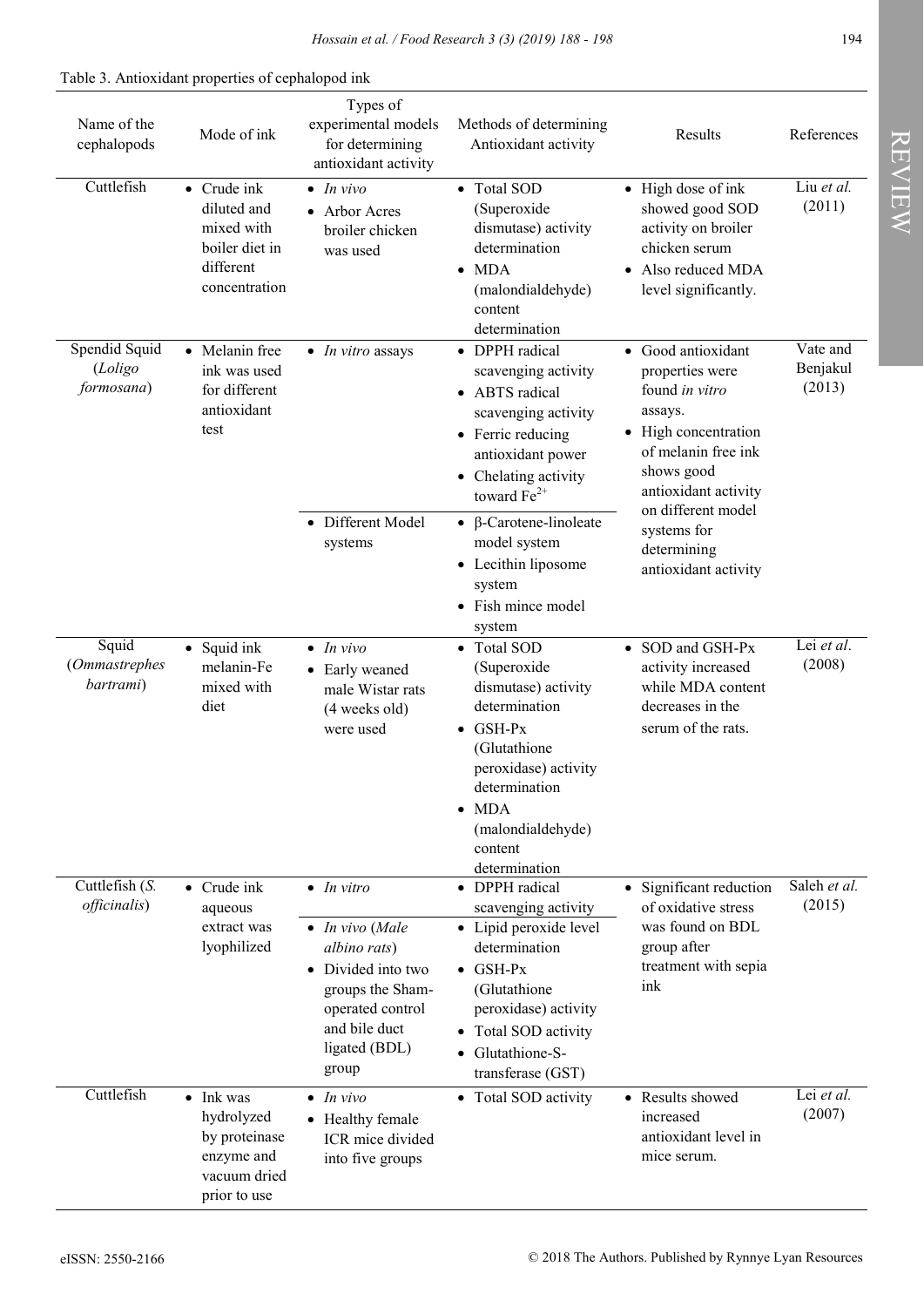| Name of the<br>cephalopods               | Mode of ink                                                  | Types of<br>experimental models<br>for determining<br>antioxidant activity | Methods of determining<br>Antioxidant activity                                                                                 | Results                                                                | References                    |
|------------------------------------------|--------------------------------------------------------------|----------------------------------------------------------------------------|--------------------------------------------------------------------------------------------------------------------------------|------------------------------------------------------------------------|-------------------------------|
| Cuttlefish $(S.$<br><i>officinalis</i> ) | $\bullet$ Crude ink<br>aqueous<br>extract was<br>lyophilized | $\bullet$ In vitro                                                         | $\bullet$ FRAP assay<br>• Lipid peroxidation<br>assay                                                                          | • Significant<br>antioxidant activity<br>found in cuttlefish<br>ink    | Fahmy et<br><i>al.</i> (2013) |
| Cuttlefish<br>(Sepia spp.)               | • Melanin<br>isolated from<br>the ink                        | $\bullet$ In vitro                                                         | • Ferric thiocyanate<br>method<br>• Ferric reducing<br>antioxidant power<br>(FRAP)<br>• Chelating activity<br>toward $Fe^{2+}$ | • High melanin<br>concentration<br>showed good<br>antioxidant activity | Lin and<br>Chen<br>(2005)     |

inflammatory effects, which were studied by Mimura *et al.* (1987). Low molecular weight melano proteins were obtained from *Ommastrephes bartrami* ink and studied for anti-inflammatory effects using carrageenan-induced rat paw oedema. In addition, Fahmy and Soliman (2013) also found anti-inflammatory effects of cuttlefish (*Sepia*) ink.

Kim *et al.* (2003) extracted and purified an angiotensin-converting enzyme from squid ink which can dilate blood vessels and lower blood pressure. According to Mimura *et al.* (1982) squid ink has strong anti-ulcerogenic properties. Melanin extracts constitute almost 90% of squid ink and could inhibit gastric secretion in rats. The molecular weight of melano protein that is contained in the active fractions might be responsible for the anti-ulcerogenic activity, by enhancing the glycoprotein activity of gastric mucosa. In addition to the above properties, *Sepia* ink also has antineoplastic properties (Soliman *et al.,* 2015) and plasma coagulation properties (Vennila *et al.,* 2010) which make it an attractive element among researchers.

## **5. Conclusion**

Compared to synthetic products, natural bioactive products have the fewest side effects, and the marine environment can be a good source of natural bioactive products. Among different marine products, cephalopod ink is one of the best sources of bioactive products. Different studies which were demonstrated in this study provide information about the neutraceuticals properties of the cephalopods ink. This review also collaborates information about various modes of using the ink with methodology, which can be helpful for future researchers to conduct a new research. Functional and nutraceutical properties of cephalopods ink are mainly focused in this study so that awareness on using cephalopods ink can be built up. In the near future, it is hoped that this can

reduce the wastage of the ink industrially. Proper consciousness on its variety of medicinal and therapeutic properties will make the ink an attractive object for preparing functional food and alternative medicine.

## **Conflict of interest statement**

We declare that we have no conflict of interest.

## **Acknowledgments**

This material is upon work supported by a grant number 304/PTEKIND/6316062 obtained from Universiti Sains Malaysia (USM).

## **References**

- Boletzky, V.S. (1987). Juvenile behavior. In Boyle, P.R. (Ed.) Cephalopod Life Cycles, p. 45-84. London: Academic Press.
- Bush, S.L. and Robison, B.H. (2007). Ink utilization by mesopelagic squid. *Marine Biology*, 152(3), 485- 494. https://doi.org/10.1007/s00227-007-0684-2
- Changlong, L., Shen, H. and Beixing, L. (1999). The immuno-stimulating activations of squid ink and its extracts. *Chinese Journal of Marine Drugs*, 18(2), 32 -34.
- Chen, S.G., Xue, C.H., Xue, Y., Li, Z.J., Gao, X. and Ma, Q. (2007). Studies on the free radical scavenging activities of melanin from squid ink. *Chinese Journal of Marine Drugs*, 26, 24-27
- Chen, S., Wang, J., Xue, C., Li, H., Sun, B., Xue, Y. and Chai, W. (2010). Sulfation of a squid ink polysaccharide and its inhibitory effect on tumor cell metastasis. *Carbohydrate Polymers*, 81(3), 560-566. https://doi.org/10.1016/j.carbpol.2010.03.009
- Cornell, J.J. and Handy, R. (1982). Trends in fish utilization, p. 30-31. England: Fishery news books.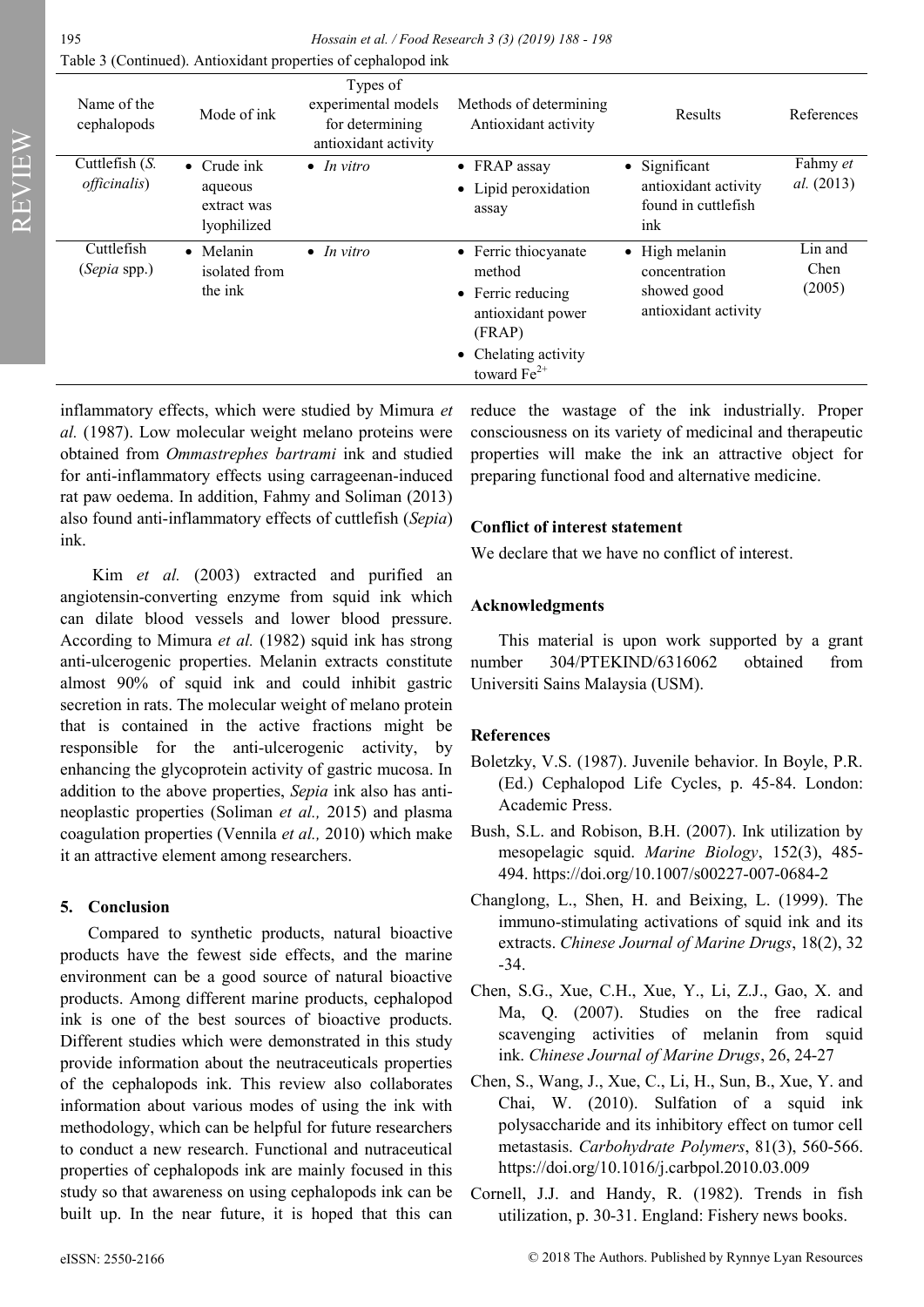- Derby, C.D. (2014). Cephalopod ink: production, chemistry, functions and applications. *Marine Dugs*, 12(5), 2700-2730. https://doi.org/10.3390/ md12052700
- Diaz, J.H.J. and Thilaga, R.D. (2016). Screening of Antimicrobial Activities In The Ink of Cephalopods Against Human Pathogens. *Drugs*, 1(2), 3-4.
- Diaz, J.H.J., Thilaga, R.D. and Sivakumar, V. (2014). Cytotoxic activity of crude and partially purified ink of *L. duvauceli* towards HepG2cell line. *International Journal of Pharma Research and Review*, 3(6), 19-23.
- Fahmy, S.R. and Soliman, A.M. (2013). In vitro antioxidant, analgesic and cytotoxic activities of *Sepia officinalis* ink and *Coelatura aegyptiaca* extracts. *African Journal of Pharmacy and Pharmacology*, 7(22), 1512-1522. https:// doi.org/10.5897/AJPP2013.3564
- Girija, A.S., Suba, K.P., Hariprasad, G. and Raghuraman, R. (2014). A novel study on the antibacterial effect of the crude squid ink extracts from the Indian squid against four bacterial pathogens isolated from carious dentine. *International Journal of Current Microbiology and Applied Sciences*, 3(4), 904-911.
- Girija, S.A.S., Hariprasad, G., Priyadharsini, V.J., Suba, P.K., Raghuraman, R. and Gnanavendhan, S.G. (2008). Antimicrobial potential of *Loligo duvauceli* ink against the common clinical bacterial and yeast isolates. *Biomedicine*, 28(3), 213-215.
- Giriji, S., Priyadharshini, J.V., Suba, P.K., Hariprasad, G. and Raghuraman, R. (2011). Isolation and characterization of lolduvin-S: A novel antimicrobial protein from the Ink of Indian Squid *Loligo duvauceli*. *International Journal of Current Research*, 3(7), 4-14.
- Guo-Fang, D., Huang, F.F., Zui-Su, Y.A.N.G., Di, Y.U. and Yong-Fang, Y.A.N.G. (2011). Anticancer activity of an oligopeptide isolated from hydrolysates of *Sepia* ink. *Chinese Journal of Natural Medicines*, 9(2), 151-155.
- Hanlon, R.T. and Messenger, J.B. (1996). Cephalopod behaviour. 1<sup>st</sup> ed. United Kingdom: Cambridge University Press.
- Hoque, M.S., Benjakul, S. and Prodpran, T. (2010). Effect of heat treatment of film-forming solution on the properties of film from cuttlefish (*Sepia pharaonis*) skin gelatin. *Journal of Food Engineering*, 96(1), 66-73. https://doi.org/10.1016/ j.jfoodeng.2009.06.046
- Huang, F., Yang, Z., Yu, D., Wang, J., Li, R. and Ding, G. (2012). Sepia ink oligopeptide induces apoptosis

in prostate cancer cell lines via caspase-3 activation and elevation of Bax/Bcl-2 ratio. *Marine drugs*, 10 (10), 2153-2165. https://doi.org/10.3390/ md10102153

- Karim, N.U., Sadzali, N.L. and Hassan, M. (2016). Effects of squid ink as edible coating on squid sp. (*Loligo duvauceli*) spoilage during chilled storage. *International Food Research Journal*, 23(5), 1895-1901.
- Kim, S.Y., Kim, S.H. and Song, K.B. (2003). Partial purification and characterization of an angiotensinconverting enzyme inhibitor from squid ink. *Agricultural Chemistry and Biotechnology*, 46 (3), 122-133.
- Lei, M., Wang, J.F., Wang, Y.M., Pang, L., Wang, Y., Xu, W. and Xue, C.H. (2007). Study of the radioprotective effect of cuttlefish ink on hemopoietic injury. *Asia Pacific Journal of Clinical Nutrition*, 16 (S1), 239-243.
- Lei, M., Xue, C.H., Wang, Y.M., Li, Z.J., Xue, Y. and Wang, J.F. (2008). Effect of Squid Ink Melanin‐Fe on Iron Deficiency Anemia Remission. *Journal of Food Science*, 73(8), H207-H211. https:// doi.org/10.1111/j.1750-3841.2008.00930.x
- Lin, L.C. and Chen, W.T. (2005). The study of antioxidant effects in melanins extracted from various tissues of animals. *Asian-Australasian Journal of Animal Science*, 18(2), 277-281. https:// doi.org/10.5713/ajas.2005.277
- Liu, H., Luo, P., Chen, S. and Shang, J. (2011). Effects of squid ink on growth performance, antioxidant functions and immunity in growing broiler chickens. *Asian-Australasian Journal of Animal Sciences*, 24(12), 1752-1756. https:// doi.org/10.5713/ajas.2011.11128
- Lucero, M.T., Farrington, H. and Gilly, W.F. (1994). Quantification of L-dopa and dopamine in squid ink: implications for chemoreception. *The Biological Bulletin*, 187(1), 55-63. https:// doi.org/10.2307/1542165
- McConnell, O.J., Longley, R.E. and Koehn, F.E. (1993). The discovery of marine natural products with therapeutic potential. *Biotechnology (Reading, Mass.)*, 26, 109-174.
- Mimura, T., Maeda, K., Hariyama, H., Aonuma, S., Satake, M. and Fujita, T. (1982). Studies on biological activities of melanin from marine animals. I. Purification of melanin from *Ommastrephes bartrami* Lesuel and its inhibitory activity on gastric juice secretion in rats. *Chemical and Pharmaceutical Bulletin*, 30(4), 1381-1386. https:// doi.org/10.2307/1542165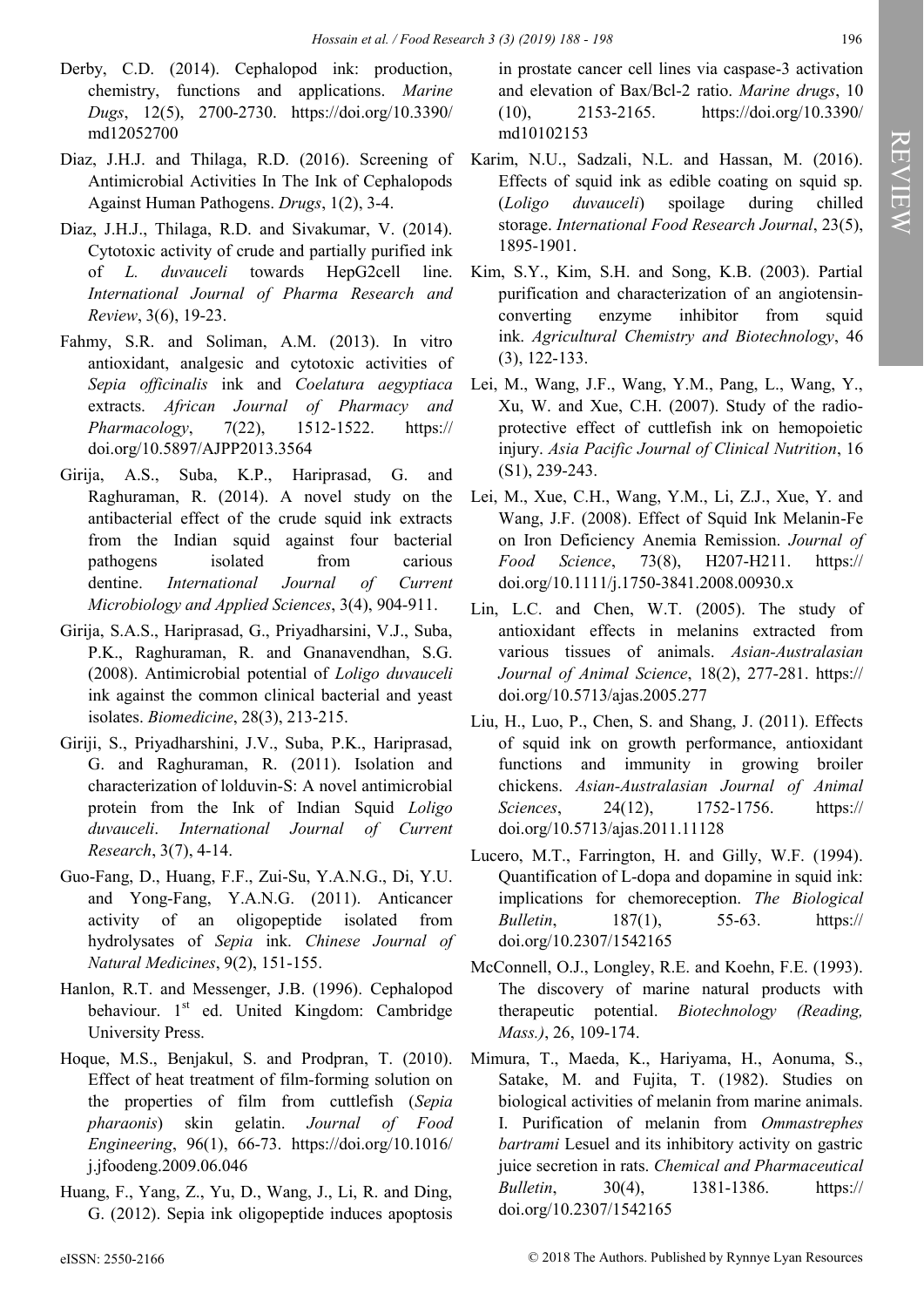- Mimura, T., Itoh, S., Tsujikawa, K., Nakajima, H., Satake, M., Kohama, Y. and Okabe, M. (1987). Studies on biological activities of melanin from marine animals. V. Anti-inflammatory activity of low-molecular-weight melanoprotein from squid (Fr. SM II). *Chemical Pharmaceutical Bulletin*, 35(3), 1144–1150. https://doi.org/10.1248/cpb.35.1144
- Mochizuki, A. (1979). An antiseptic effect of cuttlefish ink. *Nippon Suisan Gakkaishi*, 45(11), 1401-1403. https://doi.org/10.2331/suisan.45.1401
- Nair, P. and Sherief, P.M. (2010). Antibacterial activity in the accessory nidamental gland extracts of the Indian squid, *Loligo duvauceli* Orbigny. *Indian Journal of Marine Science*, 39(1), 100-104.
- Naraoka, T., Chung, H.S., Uchisawa, H., Sasaki, J.I. and Matsue, H. (2000). Tyrosinase activity in antitumor compounds of squid ink. *Food Science and Technology Research*, 6(3), 171-175. https:// doi.org/10.3136/fstr.6.171
- Nicomrat, D. and Tharajak, J. (2015). Antimicrobial Effect of Squid Ink on Common Microbial Causing Biofilm Attaching to Silicone. In Yimnirun, R. (Ed.) Applied Mechanics and Materials. Vol. 804, p. 191- 194. Switzerland: Trans Tech Publications. https:// doi.org/10.4028/www.scientific.net/AMM.804.191
- Nirmale, V., Nayak, B.B., Kannappan, S. and Basu, S. (2002). Antibacterial effect of the Indian squid, *Loligo duvauceli* (d'Orbigny), ink. *Journal of the Indian Fisheries Association*, 29, 65-69.
- Nishimoto, J., Motohiro, T., Oomori, H., Kuizumi, C., Tamoto, H. Kakehashi, K., Shimuzu, H. and Kobatake, A. (1980). Shiokara (salted and fermented seafoods). In Shin Suisangaku Zenshu 25, Suisan Kakou Gijutsu Kouseisha - Kouseisha, p. 240 -244. Tokyo
- Nithya, M., Ambikapathy, V. and Panneerselvam, A. (2011). Effect of pharaoh's cuttlefish ink against bacterial pathogens. *Asian Journal Plant Scientific Research*, 1(4), 49-55.
- Ortonne, J.P., Voulot, C., Khatchadourian, C., Palumbo, A. and Prota, G. (1981). A reexamination of melanogenesis in the ink gland of cephalopods. In Seiji, M. (Ed.) Pigment Cell 1981: Phenotypic Expression in Pigment Cells, p. 49-57. Tokyo: University of Tokyo Press.
- Palumbo, A., Di Cosmo, A. and Gesualdo, I. (1997). A Calcium-Dependent Nitric Oxide Synthase and NMDA R1 Glutamate Receptor in the Ink Gland of Sepia officinalis: A Hint to a Regulatory Role of Nitric Oxide in Melanogenesis? *Biochemical and Biophysical Research Communications*, 235(2), 429- 432. https://doi.org/10.1006/bbrc.1997.6734
- Palumbo, A., Gesualdo, I., Di Cosmo, A. and De Martino, L. (1998). The Ink Gland of *Sepia officinalis* as Biological Model for Investigations of Melanogenesis. In New Developments in Marine Biotechnology, p. 147-149. US: Springer. https:// doi.org/10.1007/978-1-4757-5983-9\_32
- Palumbo, A., Poli, A., Di Cosmo, A. and d'Ischia, M. (2000). N-Methyl-d-aspartate Receptor Stimulation Activates Tyrosinase and Promotes Melanin Synthesis in the Ink Gland of the Cuttlefish *Sepia officinalis* through the Nitric Oxide/cGMP Signal Transduction Pathway A Novel Possible Role for Glutamate as Physiologic Activator of Melanogenesis. *Journal of Biological Chemistry*, 275(22), 16885-16890. https:// doi.org/10.1074/jbc.M909509199
- Rajaganapathi, J., Thyagarajan, S.P. and Edward, J.K. (2000). Study on cephalopod's ink for anti-retroviral activity. *Indian Journal of Experimental Biology*, 38, 519-520.
- Rao, K.V. (1954). Biology and fishery of the Palk-Bay squid, *Sepioteuthis arctipinnis* Gould. *Indian Journal of Fisheries*, 1(1 and 2), 37-66.
- Russo, G.L., De Nisco, E., Fiore, G., Di Donato, P., d'Ischia, M. and Palumbo, A. (2003). Toxicity of melanin-free ink of Sepia officinalis to transformed cell lines: identification of the active factor as tyrosinase. *Biochemical and Biophysical Research Communications*, 308(2), 293-299. https:// doi.org/10.1016/S0006-291X(03)01379-2
- Sadok, S., Abdelmoulah, A. and El Abed, A. (2004). Combined effect of sepia soaking and temperature on the shelf life of peeled shrimp Penaeus *kerathurus*. *Food Chemistry*, 88(1), 115-122. https:// doi.org/10.1016/j.foodchem.2003.12.031
- Saleh, H., Soliman, A.M., Mohamed, A.S. and Marie, M.A.S. (2015). Antioxidant effect of sepia ink extract on extrahepatic cholestasis induced by bile duct ligation in rats. *Biomedical and Environmental Sciences*, 28(8), 582-594.
- Sasaki, J.I., Ishita, K., Takaya, Y., Uchisawa, H. and Matsue, H. (1997). Anti-tumor activity of squid ink. *Journal of Nutritional Science and Vitaminology*, 43(4), 455-461. https:// doi.org/10.3177/jnsv.43.455
- Senan, V.P., Sherief, P.M. and Nair, J.R. (2013a). Anticancer property of purified fraction C2 of cuttlefish (*Sepia pharaonis*) ink on cervical cancer cells. *Indo American Journal of Pharmaceutical Research*, 3(9), 7444-54.
- Senan, V.P., Sherief, P.M. and Nair, J.R. (2013b). Cytotoxic effect of ink extracts of cuttlefish and